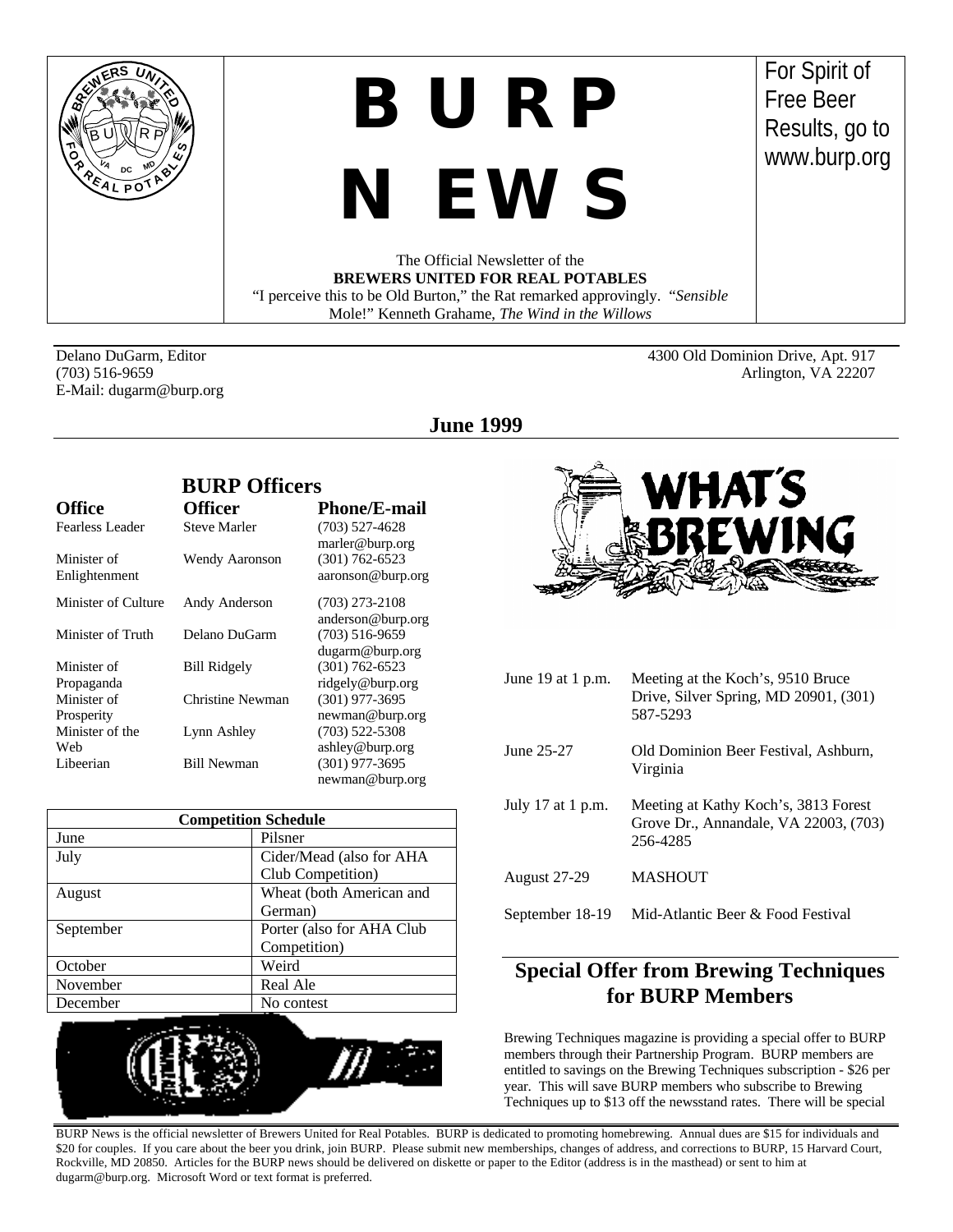cards at the next BURP meeting that you can send in to get this rate, or you can call them at 1-800-427-2993 or e-mail them at circulation@brewtech.com. This is an excellent way you can patronize a Spirit of Free Beer patron and save money.

## **Marler Madness**

#### Steve Marler, Fearless Leader

As most of you know, BURP held its  $7<sup>th</sup>$  annual Spirit of Free Beer competition on May 22 and 23. The competition was held at the Native Brewing Company facility in Alexandria. A big BURP thanks to Melton McGuire and his staff (Chris Buckley and Jason Oliver) from Native for opening up the brewery to us and working with us to ensure that this competition was a success. I think many people would agree with me that this year's SoFB was one of the smoothest running competitions that we have had. Andy Anderson did a great job coordinating this event. It just goes to show that even a self proclaimed lazy and procrastinating person like Andy can put on an excellent SoFB.

But, as with most great leaders, it is the soldiers doing the support and hazardous work that make them look great. Andy had some great soldiers. Robert Stevens was this year's registrar and he put a lot of time in to make sure that this event would run smoothly. Delano DuGarm, AKA Cooler Bitch, helped Robert and Andy in making sure that the entries were sorted and ready to go which made the stewards job that much easier. The fact that the score sheets were ready for you to take home the day of the competition, and were mailed the next day has a lot to do with Robert's and Delano's efforts.

Tom Cannon was this year's judge registrar, and although you could not tell, Tom had to deal with a lot of adversity this year. Judges pulled out at the last minute and Tom had to do a lot of begging and shuffling to make sure that high quality judges were at every table. Tom's trouble also involved this year's Steward Coordinator Bruce Bennett. Tom needed some of Bruce's stewards to be judges, this required Bruce to get more stewards and utilize his limited resources efficiently.

Alison did a great job acquiring table, chairs, and portapots. The equipment was delivered on Friday as scheduled, and everything was picked up from Native Brewing Company the following Monday. Alison also did a great job in anticipating the types of items we would need for the event.

Special thanks to Katy DuGarm for providing a lot of good breakfast food so that we were all ready to absorb the beer we drank starting at 9 am Sunday morning.

What can you say about the new T.R. James Catering Company and the food they provided on Saturday evening and Sunday afternoon? It was great! Jim Tyndall and Jim and Linda Rorick went through great efforts to make sure we had smoked meats both days. Also, Jim and Linda picked up most of the entries dropped off at local home brew stores.

Of course there are a lot of other people that made this event successful: all the judges and stewards; those that helped register beers; those that help set up the facility on Friday; and those who stuffed envelopes with score sheets. Putting on a high quality SoFB is a real team effort. I hope that BURP members new and old that were not able to participate this year and those that participated this year will be back next year to pitch-in and make SoFB 2000 the best ever.

#### *[Stepping onto the Soap Box]*

There have been a couple of recent incidents were individuals have drank way too much at a BURP function and were obnoxiously drunk. This type of behavior is uncalled for and is just plan rude, especially to our hosts. Whether BURP is holding a function at someone's house or at a brewery or brewpub, we are guests and we should act accordingly. The purpose for us all to gather together is to share our home brew, learn more about beer and brewing beer, to see old friends and meet new friends, and to have fun, and *not* to get staggering drunk. Please, while at a BURP event, drink responsibly and respect our hosts.

## *[Stepping off Soap Box]*

Remember, out next BURP meeting is June 19 at Larry and Trish Koch's house. We will be awarding prizes to the winners of this year's SoFB. I hope you will be able to make it, especially if you are a SoFB winner.

Thanks for reading.

## **The Belated April Meeting Report**

#### Katy DuGarm

When we arrived Wendy Aaronson was conducting the bock tasting. There looked to be about 10 people. Since this reporter didn't begin taking notes until the meeting was well underway, this is mostly a food and nature report. Besides, I only ever taste a few beers.

Mike Harley, a friend of Nick, brought fresh rockfish and perch, which he prepared on his Cajun cooker. I didn't get close enough to see the food preparation, but what I tasted was delicious. Paul Fiorino brought a Centennial/Columbus hopped IPA. Alison Skeel brought crab dip and Korean barbecued pork. The most impressive presentation was melon balls in a watermelon basket. We also enjoyed cheese bread.

Mark Duros and Sherry Winter are new leaders of MASB. They brought rye bread and olive bread. Teresa Marler had a Weight Watcher friendly vegetable tray, which was appreciated by the Weight Watching wives and housemates of BURPers. Tom and Colleen Cannon made peanut butter fudge, also appreciated in a different way by Weight Watchers.

Becky Pyle had a noodle salad. She and Dave also brought their friends Cheryl and Terry McGill, incipient BURP members. Linda Rorick, of the newly formed catering company with Jim Rorick and Jim Tyndall, made sandwiches. Ralph Bucca brought my personal favorite, devilled eggs.

Chuck Popenoe brought a roast beef , cooked at last year's MASHOUT, and frozen until now. Yum. Dan and Lauree brought taco dip, and Junior the bowling pin. They all belong to both BURP and MALT. Lauree sported el Toro bottle cap earrings.

Randy and Yeongji Paul brought their daughter Kirsten to her first BURP meeting. I saw her again at the May meeting. Now that she is out and about, Kirsten has good attendance at BURP meetings.

Denise Biehn was a BURP member new to me, though she attended the beer judge class this past winter. Rick Garvin brought a friend, JB. I don't know if she's a BURP member yet, though she was also at the chili cook-off. It's just a matter of time. Wendy Schmidt was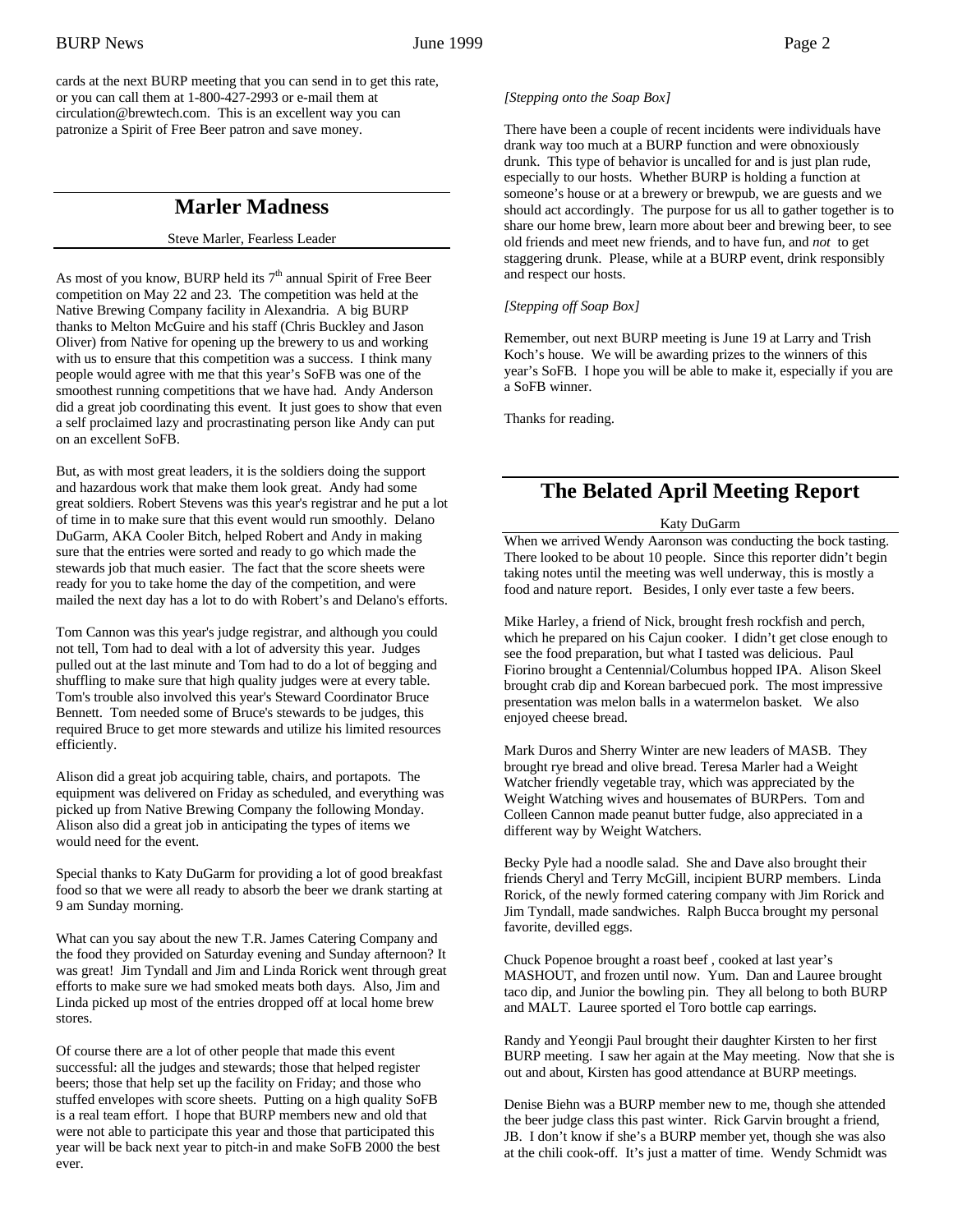another member new to me. Beth and Mike Nunan have belonged to BURP for 2 years. Has it been that long since I attended a meeting?!

Many pets attended as well. In the early part of the meeting, a dog even pooped by a food table. Now, isn't that nice. One of the mothers of small children in attendance was good enough to cover it with a paper plate. Fortunately, the dogs all got along. One graciously "baptised" a group of tasters. One dog of intriguing appearance seemed to have the tail of a rat. While the meat was grilling, three ospreys wheeled overhead.

Several people as of late April said that their hops were already kneehigh.

John Esparolini hijacked a Yamaha 4x4 ATV from one of Nick's friends. Later I saw Bob Dawson giving Les a ride on the ATV, so maybe John didn't hijack it, after all. There was a ritual display of photographs from the Newman-Cannon-Anderson trip to Germany and the Czech Republic.

During the raffle, the tickets were dropped. That didn't stop some people from crying "Mix them up!" The banner promoting Oxford Class was won by Jamie Langlie. Les won a t-shirt. Jude won the suggestive Hamm's bock poster. The grand prize was won by Mark Duros and Sherry Winter.

## **Battle of the Sexes and Annual BURP Crab Feast**

#### Steve Marler, Fearless Leader

The July meeting will be host to three BURP events; the battle of the sexes competition; the annual BURP Crab Feast, and the BURP cider/mead competition .

The rules for entering the Battle of the Sexes competition are easy:

You must be on a team of two or more people, all of the same gender. 1. You must brew a replica of Anchor Steam Beer

2. You must submit your beer into the competition along with a \$5 entry fee.

The judges selected for this competition will do a side-by-side tasting of each of the entries with Anchor Steam Beer. The team which the judges believe brewed a steam beer most similar to Anchor's will be crowned the winners. A special prize will also be awarded to the team the brewed the "best overall beer." After all, a team might brew a beer that is better than Anchor's.

The July meeting will be hosted by Kathy Koch and will take place on July 17. If you have not gotten a team together and brewed your steam beer, the time is now.

## **Thanks to Our Sponsors**

Steve Marler, Fearless Leader

One of the hallmarks of every SoFB competition is the great prizes that are awarded to the winners in each category. BURP could not continue to offer such prizes if it were not for those companies that sponsor the SoFB through the donation of competition prizes.

As the brewing industry becomes more and more consolidated, it becomes harder to find sponsors. How can BURP ensure that we can continue to maintain our sponsorship level? By having its members support the companies that support BURP activities. Below you will see a list of those companies who have sponsored the SoFB this year. I encourage you to make every effort to support these companies by purchasing some of the products they offer.

When you visit some of our sponsors, I encourage you to tell the management that you are a BURP member and that you appreciate their support. Unless BURP members identify themselves, our sponsors will never know that we are supporting them in return.

**American Home Association**: Dedicated to the art and science of homebrewed beer, www.beertown.org/AHA/aha.htm **Anchor Brewing Company**: An American Original, 415-863-8350 **Baltimore Brewing Company**: Home of DeGroen's Beers, www.degroens.com

**Bare Bones Grill and Brewery**: "Hand crafted beers and the area's finest live music," www.redshiftgroup.com/barebones **Belgique Gourmande**: "The only Belgian restaurant in the D.C. metropolitan area," www.monumental.com/belgique/

**Boston Beer Company**: "Brewers of Samuel Adams brand beers," www.samadams.com

**Bower's Brewing Company**: Owners of Brewers Alley and Summit Station

**Brew America**: Beer and wine making supplies,

www.brewamerica.com

**Brew Masters:** Beer and wine making supplies, 301-984-9557 **Brewer's Art**: "A home for the Lovers of Fine Belgian Beer...," www.belgianbeer.com

**Brewery Ommegang**: "Traditional Belgian Beers Brewed in America," www.belgianexperts.com/ommbeer.htm

**Brewing Techniques:** "The Award-Winning Magazine of Craft Brewing," www.brewingtechniques.com

**Brickskeller:** Dining House & Down Home Saloon, 202-293-1885 **Briess Malting Company**: "Since 1876," www.briess.com

**Cairo Wine and Liquor:** " The Beer Capital of the Nation's Capitol," 202- 387-1500

**California Concentrate Company**: Producers of Alexander's Sun Country Malt Extract, 209-334-9112

**Capitol City Brewing Co. - Shirlington**: "Washington's Home Town Micro-Brewery Restaurant," www.capcitybrew.com **Cascadia Importers**: Importers of Coopers Brew Products, www.cascadiabrew.com/

**Catamount Brewing Co.:** "Vermont's premier craft brewery," www.catamountbrewing.com

**Celebrator Beer News**, "Brew News, Views, Rumors and Innuendo...," www.celebrator.com

**Clipper City Brewing Company**: Brewers of Clipper City and Oxford brand beers, 410-247-7822

**Crosby and Baker**: "Distributor of the finest supplies and ingredients for craft brewing and winemaking," www.crosby-baker.com

**Deschutes Brewery**: "Quality First," www.deschutesbrewery.com **Ellicott Mills Brewing Alpenhof**: "The home of Maryland's finest brew pub," www.ellicottmillsbrewing.com

**Fordham Brewing Company**: "Annapolis' First & Finest Microbrewery," http://annearundelcounty.com/dining/ramshead.htm **Frederick Brewing Company**: Brewers of Blue Ridge, Wild Goose, Brimstone, and Hempen Ale brand beers, www.fredbrew.com **Fresh Fields - Falls Church**: "A Healthy Foods Supermarket,"

www.freshfields-wholefoods.com/ff/ffhome.html

**HopUnion:** "Suppliers of hops and hop products to breweries throughout North American and the world," www.hopunion.com **Jack Schmidling Productions, Inc.:** Makers of the Malt Mill and the EasyMasher, http://user.mc.net/arf/aysindex.htm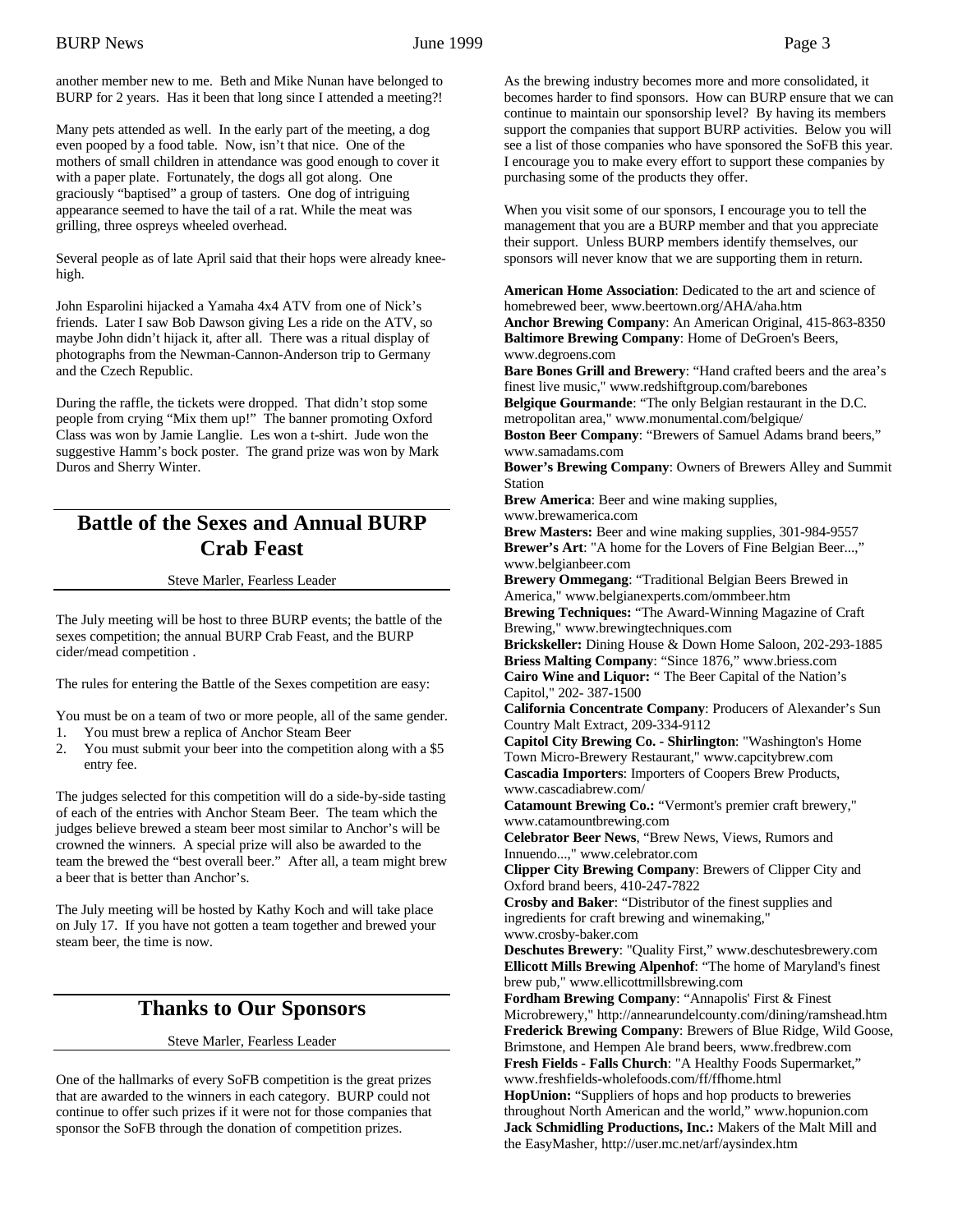**Koch's Koncepts:** Innovative homebrew supply manufacturer, 301- 587-5293

**Legends Ltd.:** Importers of Legendary Beer, 1-800-653-2531 **Listermann Manufacturing**: the inventor, creator, manufacturer, and distributor of a wide range of equipment for the homebrewer, www.listermann.com

**Maryland Homebrew**: Beer and wine making supplies, www.marylandhomebrew.com

Max's on Broadway: "Our state of the art draft system provides you with 67 cold beers to choose from," www.maxs.com

**Merchant Du Vin**: "America's Premier Specialty Beer Importer since 1978," www.merchantduvin.com

**Moving Brews**: "The source for high quality magnetic drive pumps, related fittings, and pumping accessories," www.movingbrews.com **Native Brewing Company**: Brewers of Virginia Native Dark and Virginia Native Gold, 703-549-3880

**Norm's Beer and Wine**: Vienna's largest selection of craft beer, 703 242 0100

**Northern Virginia Beverage Co**.: Distributers of Pilsner Urquell, Boddingtons, Samuel Adams and other fine beers, 703-922-9190 **Old Dominion Brewing Co.:** "Purity and Freshness since 1989," www.olddominion.com

**Oliver Breweries, Ltd**.: The Wharf Rat, 410-244-8900 **Oxford Brewing Company**: "Combining British brewing heritage

and American micro-brewing creativity," idt.net/~ericm9/oxford/ **Pennsylvania Brewing Compan**y: "The home of Penn Pilsner," www.pennbrew.com

**P**r**oMash:** "Brewing Software For the Discriminating Brewer," www.promash.com

**Rick's Wine and Gourmet**: "Alexandria's Best Selection of Fine Wines and Gourmet Food," 703- 823-4600

**Rock Bottom Brewery - Bethesda:** "An exciting, high-energy restaurant and microbrewery," 301/652-1311

**Rockies Brewing Company:** Brewers of Boulder Beer,

bouldermag.com/sponsors/rockiesbrewing/

**Rogues Ales:** Ales for the new millennium, www.rogueales.com **Siebel Institute**: "One of the world's leading brewing training establishments," www.siebel-institute.com/index1.htm

**Sierra Nevada Brewing Co.:** "One of the pioneers of the craft brewing industry," www.sierra-nevada.com

**Silesia Liquors**: "Southern Maryland's (and Alexandria's) best-kept secret," 301-292-1268

**Sisson's Restaurant and Brewery**: "Maryland's first brew pub," www.sissonsbrews.com

**Storey Communications**: "Dedicated to the fine arts of making and enjoying beer," www.storeybeer.com

**Sweetwater Tavern - Merrifield:** "Fresh, crisp homemade beer" The Flying Barrel: Brew on Premises, beer and wine making supplies, www.flyingbarrel.com

**The German Gourmet:** Quality German Foods in Northern Virginia,

**Victory Brewing Company**: "A Victory for your Taste," www.victorybeer.com

**Virginia Beverage Company**: Alexandria Virginia's First Brew Pub, 703-684-5397

**White Labs**: "Manufacturer of liquid yeast for use by professional brewers and homebrewers," www.whitelabs.com

**Widmer Brothers**: "Brewers of unique and authentic European and American style biers," www.widmer.com

**Wyeast Labratories**: "The Brewers Choice," www.wyeastlab.com **Yakima Brewing and Malting Co**.: Brewers of Burt Grant's Real Ales, www.grants.com

#### **Remember to support these businesses! They support home brewing!!**

## **Summer Winemaking**

#### Ralph Bucca

It's summertime and your carboys are empty. You have done some serious spring brewing and you have cases and kegs full of beer. Now is the time to fill those carboys with the summer harvest of fruits and berries to make wine or mead. Winemaking is easy. Get some fruit, mash it up, add some water and yeast, ferment it, bottle it, wait a while, then drink it.

Summer time presents a wide variety of fruits to ferment. The berry family is popular: strawberries, blackberries, blueberries, and elderberries, to name a few. Peaches also count. Go to a pick-yourown farm. While you are picking, figure about three pounds of fruit per gallon of must. Since you're going to the effort to pick the fruit yourself, you might as well make at least 3 to 5 gallons of wine as a good start. You will also need 2.5-3 lbs sugar/honey per gallon and wine yeast.

A clean 5 gallon pail is a good place for the primary fermentation. Rinse the fruit, then mash up the fruit with a food processor or a potato masher. Next, add the sugar, water, and potassium metasulphite to kill the wild things. Homebrew stores sell potassium metasulphite, often calling it Camden tablets. Follow directions on how much to use. Let the must rest 24 hours, then add the wine yeast, NOT BEER YEAST!. While fermenting, stir it twice a day. A week later, strain the liquid into a carboy. Rack every three months, to get the wine off the stuff that settles out. You can bottle six months to a year later.

In August I'll tell you how to make grape wine.

P.S. Come to my winetasting party 3 July to sample good handcrafted wine.

## **Yeast Starters**

## Ben Schwalb

Okay, you have some yeast that you'd like to make beer with. It might be in a vial, a Wyeast "smack pack," a small jar, or it might be dry yeast in a packet. What now?

The very first thing you should do is make a yeast starter, to greatly increase the cell count. Pitching a small quantity of yeast into a batch of beer is never a good idea, mainly because no matter how diligent we are in our sanitation habits, there will *always* be foreign (unwanted) organisms in our brew. In other words, every batch of beer we ever make will be infected! All we can do is minimize infection; we can never completely eradicate it. As long as we keep the percentage of infecting microbes to a minimum, their presence will cause our precious beer little harm. There are other reasons to increase cell count: underpitching often results in sluggish fermentations, excessive sweetness (due to underattenuation), and increased off-flavors.

Yeast starters are the best way to increase the good-to-bad microbe ratio, because we prepare small quantities of wort in small containers, hence the number of unwanted organisms that gets in there is far less than would get into a 5-gallon fermenter.

The great thing about yeast starters is you don't have to buy any special equipment. Sure, you could buy one of those special flasks made of treated glass that can be heated and cooled quickly without cracking (and good luck finding one at Hecht's or even a homebrew shop), but a small cooking pot with a lid will work just fine.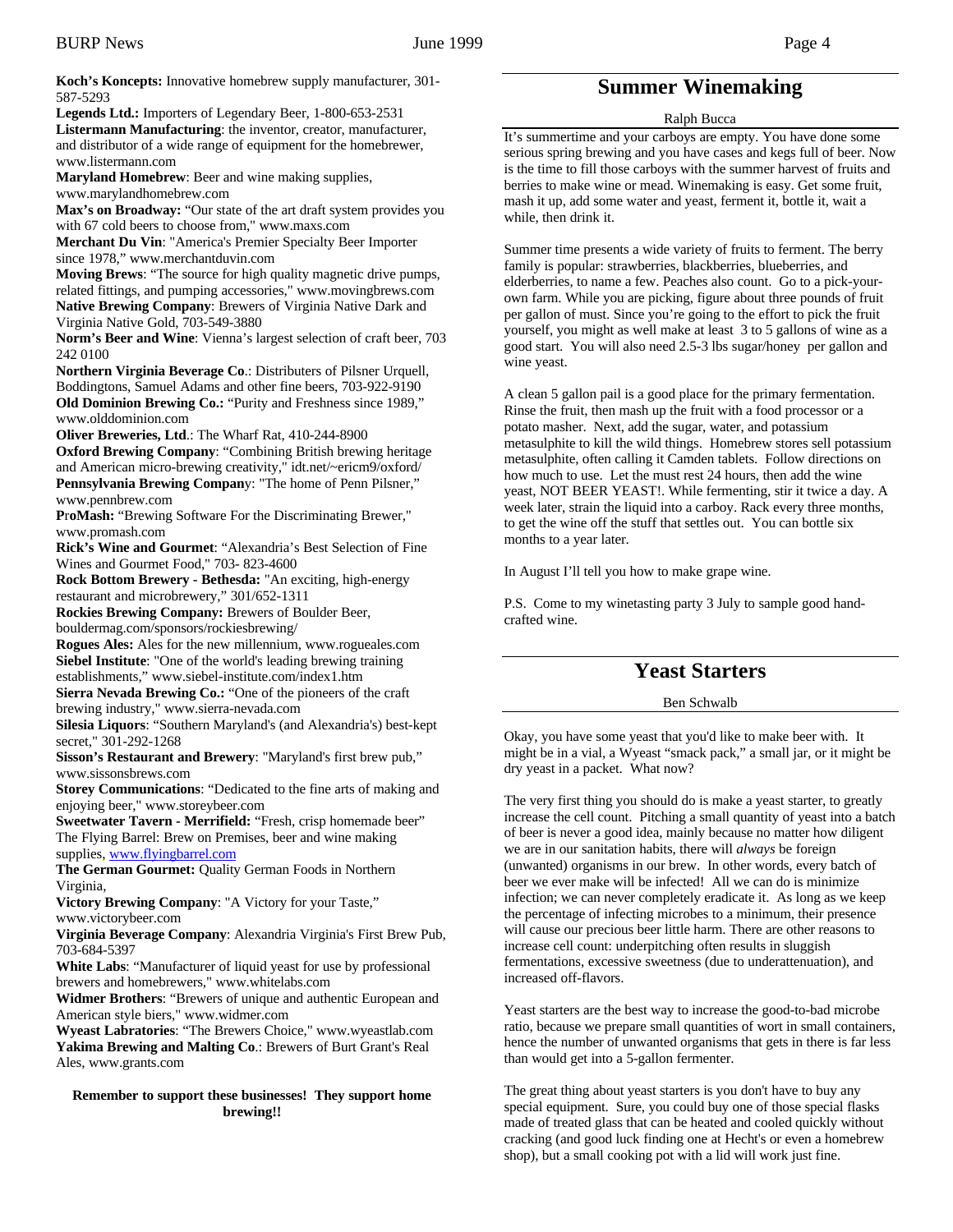Place a pint of filtered, spring, or distilled water in your small pot (municipal tap water has undesirable chlorine). Heat it to almost boiling. Then add a half cup of dry malt extract (DME). It is very important to use DME, not sugar, because sugar lacks vital proteins and lipids that yeast need for reproduction. Dissolve well, let it come to a boil, then lower the heat and let it simmer, covered, for 15 minutes. If you use unhopped DME, adding a few hop pellets would help, because the resins inhibit bacterial growth.

While the starter is simmering, sanitize a mayonnaise jar by filling it up all the way to the top with an iodophor solution, covering, and letting it sit. Also, put a clean rag in a large bowl with an iodophor solution. If you're using a Wyeast smack pack, place it along with a pair of scissors in the bowl, so the blades soak.

At this point, close windows and doors to prevent air movement, and get children and pets out of the kitchen. There are dust particles in the air that infecting microbes use as magic carpets to sail into our wort.

When the wort is done heating, place it in a cold water bath, keeping the lid on. You might have to change the bath water a few times. Keep cooling it until the pot feels cold to the touch (if it feels luke warm, it's still not cool enough because our body temperature is almost 100 degrees).

Dump the iodophor solution from the mayonnaise jar by turning it upside down, unscrewing the lid and removing it just a bit, so that the liquid glugs out - this helps minimize the amount of dust and microbes that enter the jar via the air that displaces the liquid. Still holding the jar upside down, replace the lid and let it sit upside down for a minute. Then remove the lid, quickly spill the liquid from it, screw it back on the jar, and place it upright.

Squeeze out the iodophor-soaked rag. Remove the pot's lid and wipe the lip with the rag, to remove any dust and organisms that might be there. Then wipe away any water from the sides and underside of the pot. At this point the wort is exposed to the air so act quickly. Remove the jar lid, pour the wort in, and close it.

Add the yeast. If you're using a smack pack, wipe it off, hold it up and cut off one of the *top* corners, so that carbon dioxide and not wort escapes (you did smack the pack a day or two earlier so that it's now swelled, didn't you?), and pour into the wort. If your yeast is in a small jar or vial, pour as much as you can into the wort, but then you might have to pour some wort back into the original yeast container to dislodge some yeast that's still clinging.

Now tightly secure the mayonnaise jar and shake like there's no tomorrow! Shake it high. Shake it low. Dance around the kitchen. Shake for an hour if you want, but a few minutes will do the trick. A big frothy head will form, and that's good. Then unscrew the lid, leaving it loosely on the jar, and let it sit at room temperature for a few days. It is very important to loosen the lid, unless you want to make a Molotov beertail. It is also a good idea to cover the jar with a towel, to keep light off of it.

It is highly recommended to "step up" your starter a few times, doubling the volume each time, before actually pitching it into a batch of beer, because that initial pint starter still won't have the quantity of yeast you should have. When you do step up, make sure the next vessel holds at least twice as much volume as the amount of starter you will have. For example, step up your pint starter with another pint of wort, pouring them into a sanitized half-gallon (or even gallon) jug. Then step up that quart with another quart of wort (using a whole cup of DME for the additional wort), pouring both

into a gallon jug (you should sanitize a funnel for small-mouthed jugs). Usually two days is a good amount of time between step-ups.

When stepping up, remember that the previous starter will have carbon dioxide (CO2) in it. Therefore, shake for short periods, loosening the cap to let pressure out, then re-tightening before continuing to shake, so that you don't have the whole thing explode in your hands. Also, here's a tip for speeding up the purging of CO2: as the CO2 comes out of solution, it will fill the headspace, and when you loosen the lid, air (containing desired oxygen) will be expelled, leaving mostly carbon dioxide in the headspace, which is not what we want. Take a foot-long piece of vinyl tubing (sanitized in iodophor of course), shake it so it's mostly dry, and place it into the headspace so that it almost touches the wort (or foam). Suck in a chest full of air through the tubing (the CO2 might irritate your lungs at first). This displaces the headspace's CO2 with air. Remember, suck, do not blow, as air from your lungs may be infected and has less oxygen and more CO2 than air from the room. Tighten the lid and shake some more. Repeat this displacing/shaking process several times.

Wait a few days and add this half-gallon starter to your next batch. It will lower the beer's original gravity a bit because it has already mostly fermented out and therefore has a low gravity, but it won't affect the final gravity much because its gravity will not drop much further.

## **May Meeting Report: BURP CHILI COMPETITION**

#### Colleen Cannon

This year's chili cook-off included everything you could ask for in a chili competition: Indian style chili, with Columbo yogurt; Montana mule deer chili, "freshly killed"; chili with Hershey's chocolate; chili with a baby jar of green mystery spices; a hot chili worthy of the plunger award; mercifully, only one vegetarian chili; and a first place chili worth writing to Mom about! As expected, the champion chili team of Tom and Colleen Cannon and Steve and Teresa Marler stole the show. Some would-be runner-up wanna-bes tried to gain a tactical advantage by "hanging out next to the Cannons" (Wendy Aaronson), using Cannons' homebrewed pilsner in their recipe (Jim Rorick), or openly proclaiming "My inspiration is to be second place Garvin), but to no avail. Second and third

prizes went to Kathy Obert and Clint Sanford respectively. The welldeserved hottest chili award was claimed by Betsy Kliks and Bob Kepler.

Most of the chili recipes included beer, ranging from Budweiser to Great Lakes' Edmund Fitzgerald Porter to a range of homebrews. As a service to BURP chili cook-off novices, or veterans who may be looking to improve their style, the BURP meeting reporter garnered cooking tips and recipe secrets from the participating chili cooks. This was a risky undertaking, as some cooks were not so willing to share their secrets. Excerpt from an actual interview: BURP Meeting Reporter - Would you like to share any of your chili secrets with the BURP News?

Jim Tyndall - I could tell you, but then I'd have to kill you. BMR - And how would you kill me?

JT - I'd make you drink homebrew 'til you die.

BMR - OK tell me.

The closely guarded secret? Liquid Smoke beans. Other useful tips included timing your bathroom breaks, getting sips of beer in between stirs, onions and garlic in the bacon fat, throwing grass in your neighbor's chili when he isn't looking, and the most practical tip of all: Hold your stomach in when the BURP photographer comes around. See pictures on the BURP Net, www.burp.org.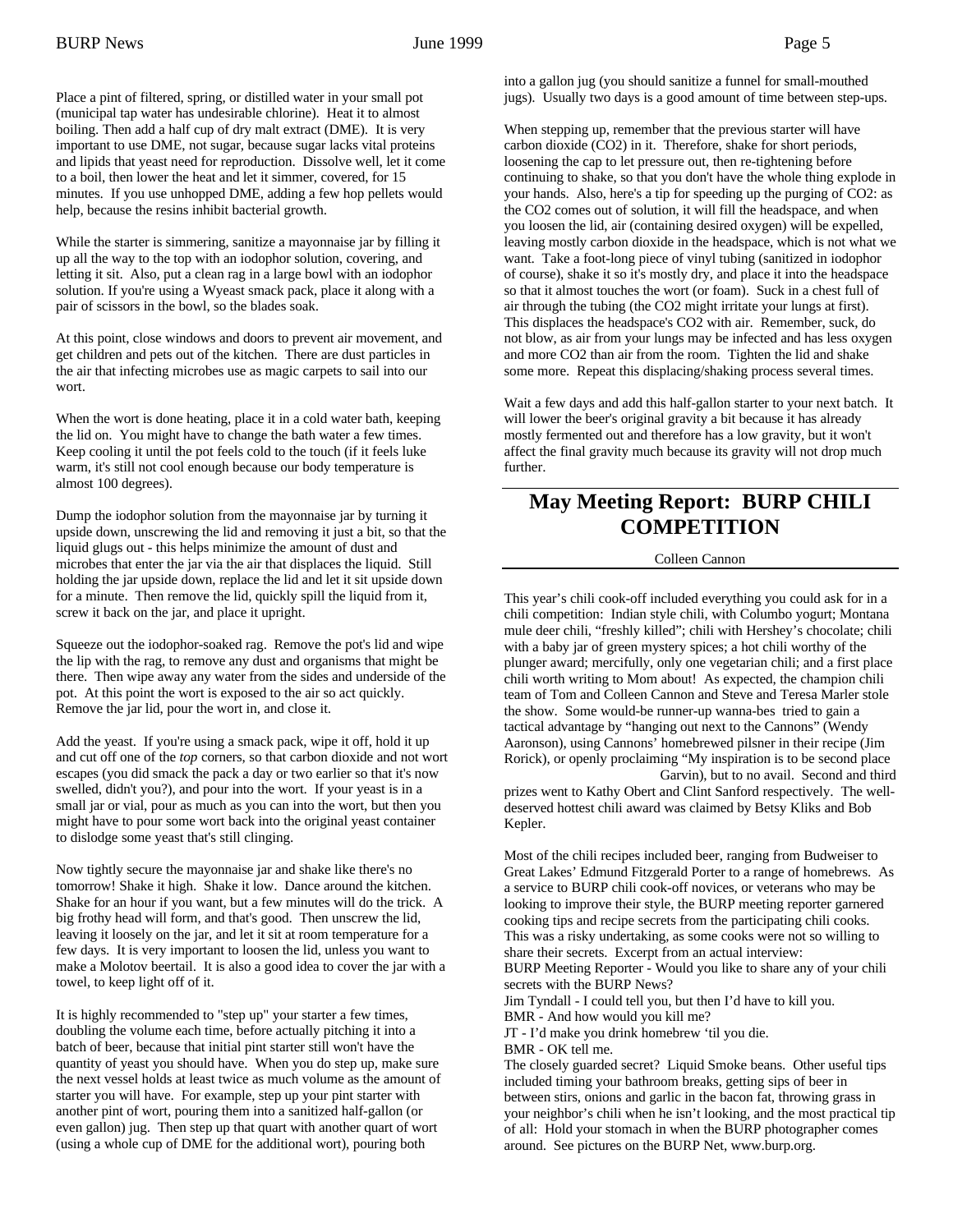As for other bits of BURP business, Bill Ridgely announced that the MASHout will be August 27-29 this year. We are expecting a full capacity crowd due to publicity on the Web and in Zymurgy (check out the May issue), so register early. All MASHout participants must pre-register to gain admittance to the event. This year there will be a new MASHout logo design contest. Get your graphic designs in to Bill Ridgely. The monthly contest Belgian beers were collected for judging at a later date, and Spirit of Free Beer organizers busily registered beer entries and recruited last minute volunteers. Thanks go out to the SOFB organizers and volunteers for all of their hard work. We also welcomed new members Harry and Mike to the club. New to BURP but not to homebrewing, Mike comes from Lancaster, PA and has been homebrewing since 1983.

With all the BURP and local beer events going on this summer, it's a good thing we have a whole year to hone our recipes for the next BURP chili cook-off. Many thanks to John Esparolini for graciously hosting this popular event.

## **First Place Chili: Jackalope Chili**

Tom and Colleen Cannon

Note: Originally, our chili recipe was based on Andy Anderson's Competition Barking Spider Chili. The recipe has evolved over the years (and is still evolving) and is now only superficially similar.

## **Ingredients:**

2.5 - 3 # Beef Brisket 1.5 # Hot Italian Sausage 1.5# Sweet Italian Sausage Olive Oil 11 cloves garlic Two 12 oz cans diced tomatoes Four 6 oz cans tomato sauce Two cans beef broth Two cans pinto beans Two cans black beans One white or Videlia onion One can chipotle in adobe sauce Two dried chipotle chilies One Half habanero pepper One or two other various chilies (could be jalepeno, serrano, red hot, or anyother fairly hot chilies). Cumin Chili Powder Cayenne Pepper Cinnamon powder Curry Powder Bay Leaf A couple of dried chilies A handful of cilantro

For the Spice Pot

One can or bottle non-hoppy but flavorful beer (for this chili we used one bottle of Dominion Dominator and one bottle of Steve Marler's Barley Wine) Two packages dried chicken broth Two packages dried beef broth One half teaspoon white pepper Two teaspoons oregano One tablespoon cayenne pepper A squirt or two of Rooster Sauce Any variety of hot sauces you have lying around. At least one or two should be habanero sauces.

Dice the brisket into fairly small cubes (nearly frozen meat cuts best). Cook the sausage thoroughly in a large frying pan. Peel and chop the garlic into very small pieces. In about ¼ cup of olive oil brown the diced brisket with the ground garlic in the chili pot.

In a sauce pan, mix the Spice Pot ingredients. Allow to simmer for at least 5 minutes.

In a blender, liquify one can (drained) pinto beans one onion and two peppers from the chipotle adabo sauce. Reserve the sauce. It helps to add a little liquid to the blender to get it all liquified.

Add the cooked sausage to the browned brisket and garlic in the chili pot. Add the contents of the spice pot. Add the canned tomatoes, the tomato sauce, the two cans of beef broth, the sauce from the chipotle adabo and the liquified beans/onion. Simmer for one half hour.

Add 3 tablespoons of chili powder, one tablespoon cumin, a dash of cinnamon, a dash of curry and one bay leaf. Simmer for one hour. Finely dice the peppers. The dried chipotles should be ground into very small pieces. Add to the chili pot.

Add two cans black beans (drained) and one can pinto beans (also drained).

Throw in a couple of whole dried peppers for effect.

Simmer for 30 minutes. Add two tablespoons cumin. Adjust heat (spiciness) with cayenne pepper. Also add the fresh cilantro. Simmer for 30 more minutes and then serve.



## **BURP Specialty Malt Sale**

#### Delano DuGarm, Minister of Truth

BURP members will soon have the opportunity to purchase specialty grains at very reasonable prices, and help out the club at the same time.

Oxford Brewing Company recently merged with Clipper City Brewing. In liquidating the brew house, the owners found that they had a small quantity of specialty grains. Not wanting this to go to waste, they offered it to BURP for free, and we took them up on this. The shock absorbers on the Fearless Leader Van may never be the same again, since the "small quantity" was more than 700 pounds of crystal malt, biscuit malt, chocolate malt, and other specialty malts.